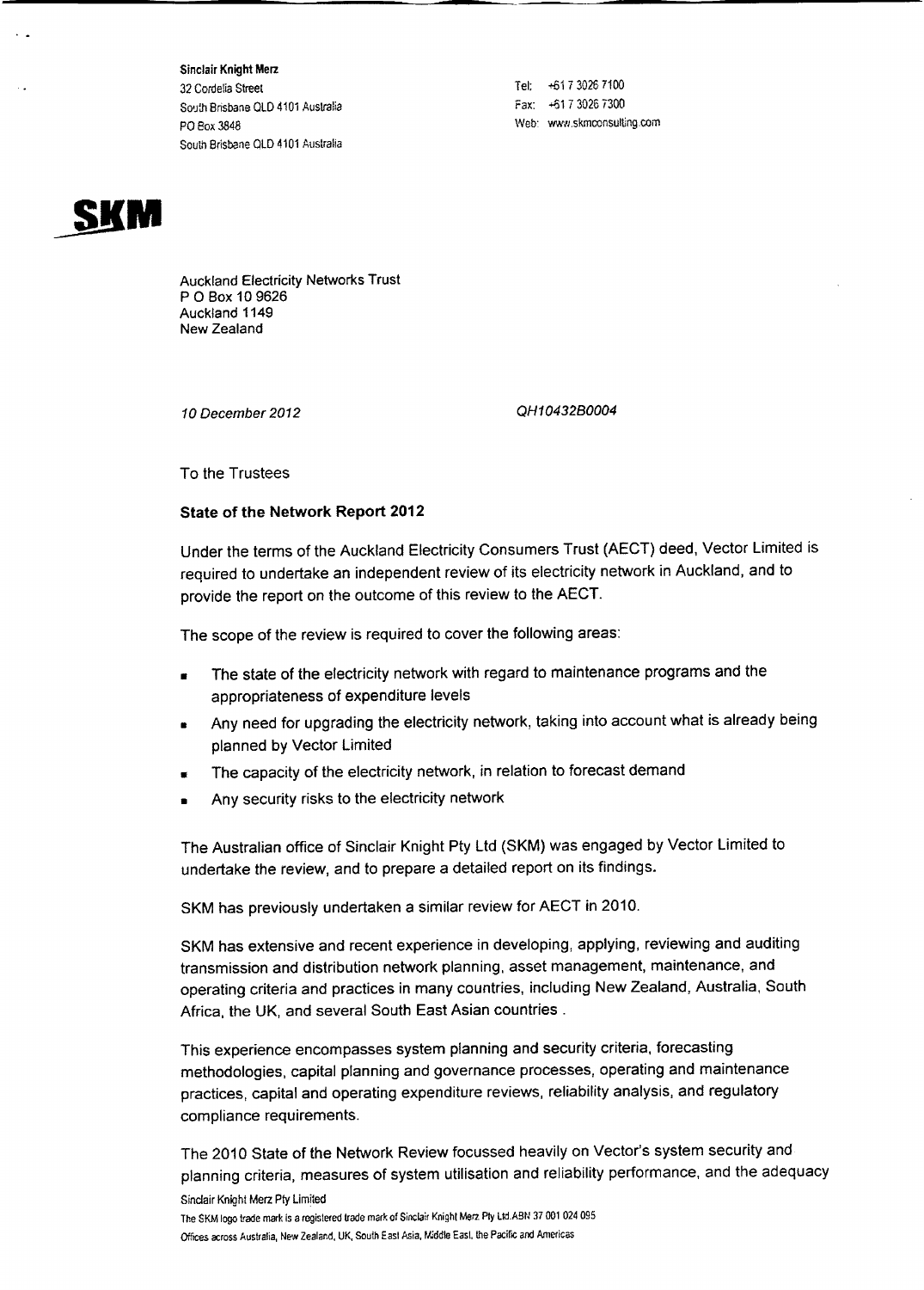Auckland Electricily Networks Trust State of the Network Report 2010 23 November 2010



of forward plans for capital and operating investment. In addition to the above areas, the 2012 review also looks closely at the extent to which Vector has considered' and developed preprepared contingency plans for the sorts of credible contingency events that may occur during project construction, and normal operation of the electricity system.

The 2012 State of the Network Review was conducted primarily by Mr Cliff Jones of SKM's Power and Energy Business Unit, Brisbane (Australia), with the assistance of various technical specialists. Mr Jones has approximately 30 years engineering and management experience with a number of Australian electricity distribution companies, and approximately 15 years consulting experience in the benchmarking and performance assessment of transmission and distribution companies in various countries, including New Zealand.

The key findings and conclusions of the State of the Network Report, 2012 can be summarised as follows:

- The general condition and serviceability of Vector's Auckland electricity assets were found to be good, and the assets as a whole appear well maintained in accordance with sound electricity industry practices.
- Vector's electricity assets are relatively young by international standards, and the future budgetary provisions (over the next five to 10 years) for maintenance and refurbishment are appropriate.
- After reviewing the overall magnitude of proposed capital works funding for growth and augmentation works, and a sample of individual projects, it was found that Vector's processes for planning and implementing new capital works projects to upgrade the system are sound.
- Vector's security of supply and planning standards, which have been refined and updated since 2010, represent what SKM would consider to be "leading edge" industry practice. They represent a very effective mix of deterministic and probabilistic strategies which when properly applied will give a cost effective balance between outage risk and system security.
- The reliability of supply of Vector's Auckland system, as measured by the international standards SAlOl (minutes off supply) improved by some 37% since the 2010 review. and compares very favourably with peer Australian utilities. Vector's SAlOl is the second best of fourteen distributors in the study, after CitiPower (Melbourne) and better than Jemena (Victoria), Ausgrid (Sydney), and ActewAGL (Canberra).
- Vector has introduced an enhanced load analysis and forecasting methodology since the 2010 review which will assist in more accurately forecasting future load growth at the zone substation level.
- Coincidentally, the Auckland Region experienced its coldest weather in many years during the winter of 2011, resulting in an increase in the system maximum demand of 11.3% over 2010. The loadings on many of the Vector zone substations increased by similar, and in